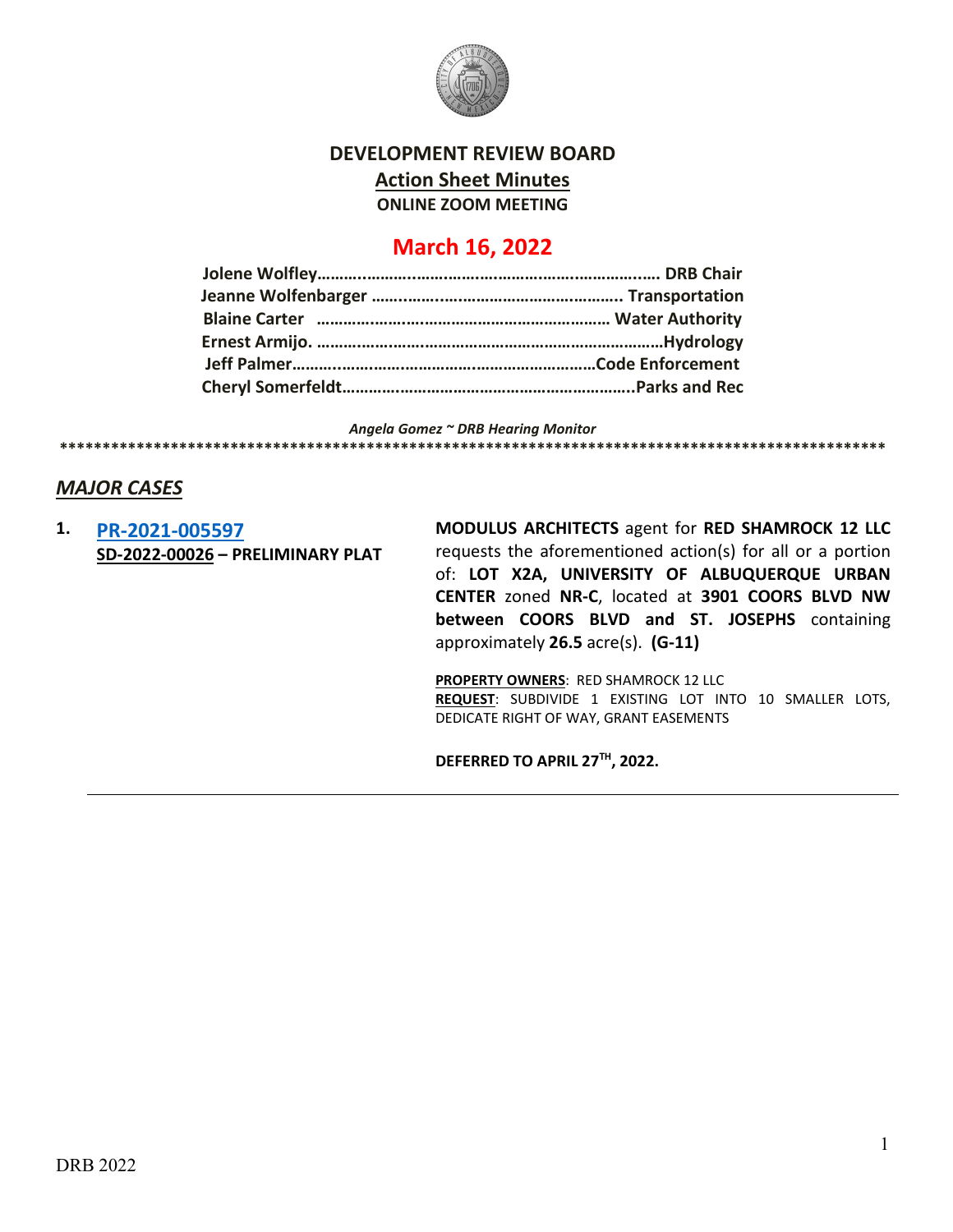| 2. | PR-2021-005439<br>SD-2022-00027 - PRELIMINARY PLAT                        | MODULUS ARCHITECTS, INC. & LAND USE PLANNING<br>agent for DEEPESH KHOLWADWALA C/O SUN CAPITAL<br>HOTEL requests the aforementioned action(s) for all or a<br>portion of: LT 2-A-1-B-2-B-2, 2-A-1-B-2-B-3, 3-A-1-A, ABQ<br>WEST UNIT 2, zoned MX-M, located on HIGH ASSETS WAY<br>between PASEO DEL NORTE NW and EAGLE RANCH RD<br>NW containing approximately 4.079 acre(s). (C-13) |  |
|----|---------------------------------------------------------------------------|-------------------------------------------------------------------------------------------------------------------------------------------------------------------------------------------------------------------------------------------------------------------------------------------------------------------------------------------------------------------------------------|--|
|    |                                                                           | PROPERTY OWNERS: ZIA TRUST INC CUSTODIAN SHAFFER JASON A IRA<br>REQUEST: SUBDIVIDE 3 EXISTING PARCESL INTO 2 TRACTS, VACATE<br>EXISTING PRIVATE ACCESS, DRAINAGE, SIDEWALK AND UTILITY<br>EASEMENTS, GRANT CROSS LOT DRAINAGE EASEMENT                                                                                                                                              |  |
|    |                                                                           | DEFERRED TO MARCH 30TH, 2022.                                                                                                                                                                                                                                                                                                                                                       |  |
| З. | PR-2021-005816<br>SI-2021-02066 - EPC FINAL SITE PLAN SIGN-<br><b>OFF</b> | CONSENSUS PLANNING INC. agent for JB HOLDINGS LLC/<br>TAKE FIVE CARWASH requests the aforementioned<br>action(s) for all or a portion of: LOT 2-C, COTTONWOOD<br>CROSSING PHASE II zoned MX-L, located at 10084 COORS<br>BLVD NW between COORS BYPASS and SEVEN BAR LOOP<br>containing approximately $0.7876$ acre(s). $(B-14)$ $[12/15/21]$ ,<br>$2/2/22$ ]                        |  |
|    |                                                                           | <b>PROPERTY OWNERS: JB HOLDINGS, LLC</b><br>REQUEST: DRB SIGN OFF OF EPC APPROVED CAR WASH FACILITY                                                                                                                                                                                                                                                                                 |  |
|    |                                                                           | DEFERRED TO MARCH 30TH, 2022.                                                                                                                                                                                                                                                                                                                                                       |  |
| 4. | PR-2021-005864<br>(AKA: PR-2019-002402)<br>SI-2021-002080 - SITE PLAN     | <b>BOWMAN CONSULTING GROUP</b> requests the afore-<br>mentioned action(s) for all or a portion of: LOT 12, UNIT 5,<br>AVALON SUBDIVISION zoned NR-BP, located on 98TH<br>containing approximately 1.46 acre(s). (K-9) [Deferred from<br>1/5/22, 1/12/22, 2/9/22]                                                                                                                    |  |
|    |                                                                           | PROPERTY OWNERS: KEVIN MATTSON-RS BLUEWATER LLC<br>REQUEST: DRB SITE PLAN FOR DRIVE THRU RESTAURANT                                                                                                                                                                                                                                                                                 |  |
|    |                                                                           | DEFERRED TO MARCH 30TH, 2022.                                                                                                                                                                                                                                                                                                                                                       |  |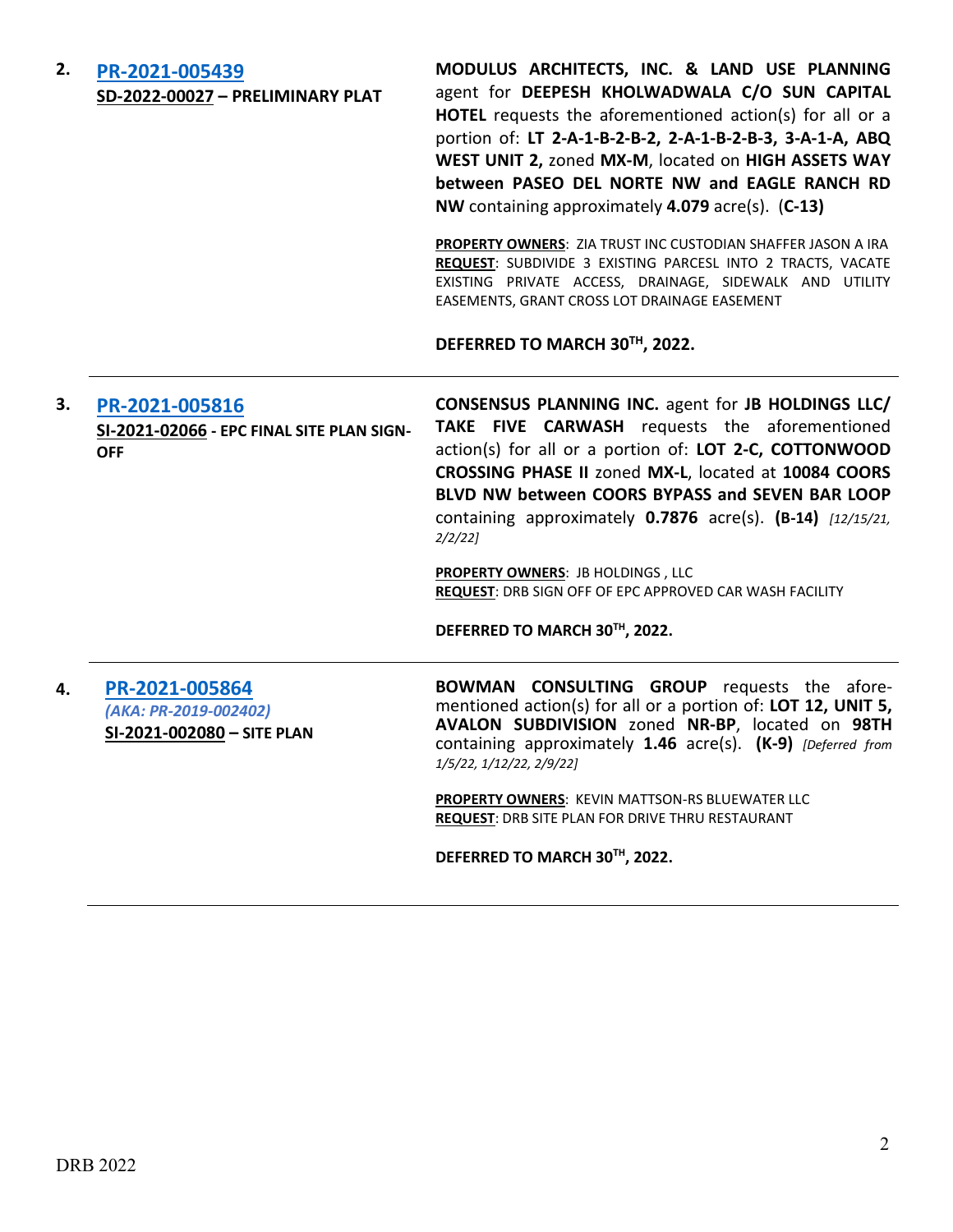**[PR-2020-004138](http://data.cabq.gov/government/planning/DRB/PR-2020-004138/DRB%20Submittals/) IDO 2019 SD-2021-00151 – PRELIMINARY PLAT Sketch plat 3-10-2021**

**HUITT-ZOLLARS INC. – SCOTT EDDINGS** agent for **QUESTA DEL ORO, LLC – TIM MCNANEY** requests the aforementioned action(s) for all or a portion of: **TRACT 3 & A-1-A-4, MESA DEL SOL INNOVATION PARK** zoned **PC**, located between **SAGAN LOOP and DE KOONING LOOP** containing approximately **22.0366** acre(s). **(R-15)** *{Deferred from 8/11/21, 9/15/21, 9/29/21, 10/20/21, 11/3/21, 11/17/21, 12/15/21, 1/5/22, 1/26/22, 2/9/22, 3/2/22]*

**PROPERTY OWNERS**: QUESTA DEL ORO LLC / MDS INVESTMENTS **REQUEST**: SINGLE FAMILY RESIDENTIAL SUBDIVISION ON TRACT A-1-A-3. TRACT A-1-A-4 SPLIT FOR EXTENSION OF DEIKENBORN DRIVE

**DEFERRED TO APRIL 6TH, 2022.**

**6.**

## **[PR-2021-005628](http://data.cabq.gov/government/planning/DRB/PR-2021-005628/DRB%20Submittals/) IDO 2020 SD-2021-00214 – PRELIMINARY PLAT**

**BOHANNAN HUSTON INC.** agent for **MDS INVESTMENTS, LLC** requests the aforementioned action(s) for all or a portion of: **TRACT A-1-A-1-A, MESA DEL SOL INNOVATION PARK** zoned **PC**, located on **UNIVERSITY BLVD SE between STRYKER RD and UNIVERSITY BLVD** containing approximately **1598.6338** acre(s). **(R-14, S-14-17, T-15- 17)** *[Deferred from 11/17/21, 12/8/21, 12/15/21, 1/5/22, 1/12/22, 2/2/22, 2/9/22, 3/2/22, 3/9/22]* 

**PROPERTY OWNERS**: MDS INVESTMENTS, LLC

**REQUEST**: PRELIMINARY PLAT AND BULK LAND PLAT FOR FUTURE TRACT N AND THE RE-PLAT OF TRACT A-1-A1-A TO DEDICATE RIGHT OF WAY FOR MESA DEL SOL TOWN CENTER.

**DEFERRED TO MARCH 30TH, 2022.**

**7.**

#### **[PR-2018-001398](http://data.cabq.gov/government/planning/DRB/PR-2018-001398/DRB%20Submittals/) SD-2021-00242 – PRELIMINARY PLAT VA-2021-00447– SIDEWALK WAIVER SD-2021-01966 – EPC FINAL SITE PLAN SIGN OFF**

**JAG PLANNING & ZONING/JUANITA GARCIA** agent for **DARRYL CHITWOOD – ECO GREEN BUILDING** requests the aforementioned action(s) for all or a portion of: **TRACT B, LANDS OF ELLA G. ROSSITER** zoned **PD**, located on **704 GRIEGOS RD NW between 7TH ST NW and 9th ST NW** containing approximately **0.75** acre(s). (**F-14)** *[Deferred from 12/15/12, 1/5/22, 1/26/22, 2/16/22, 3/2/22]*

**PROPERTY OWNERS**: DARRYL CHITWOOD **REQUEST**: PRELIMINARY PLAT, SIDEWALK WAIVER

**DEFERRED TO MARCH 30TH, 2022.**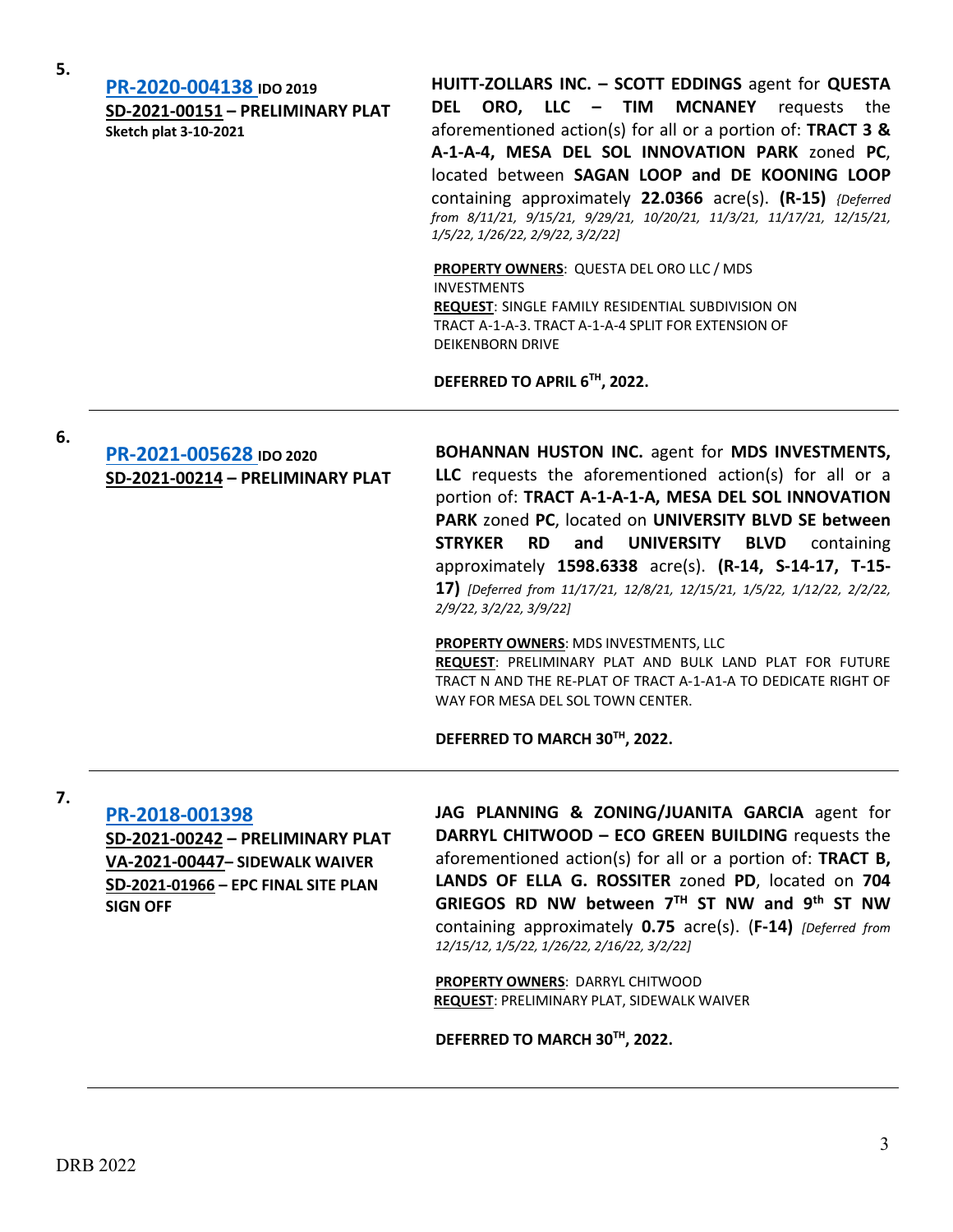| 8. | PR-2021-005185<br>SD-2022-00040 - PRELIMINARY/FINAL<br><b>PLAT</b><br>VA-2022-00064 - SIDEWALK WAIVER                        | JAG PLANNING & ZONING, LLC agent for VICTOR F.<br>APODACA requests the aforementioned action(s) for all or<br>a portion of: TRACT 37 B 1, MRGCD MAP 37 zoned R-1A,<br>located at 402 GOMEZ AVE NE between EDITH BLVD NE<br>and BROADWAY NE containing approximately 0.8077<br>acre(s). (K-15)                                                                                                                                                                                                                                                                                                                                                 |
|----|------------------------------------------------------------------------------------------------------------------------------|-----------------------------------------------------------------------------------------------------------------------------------------------------------------------------------------------------------------------------------------------------------------------------------------------------------------------------------------------------------------------------------------------------------------------------------------------------------------------------------------------------------------------------------------------------------------------------------------------------------------------------------------------|
|    |                                                                                                                              | PROPERTY OWNERS: APODACA VICTOR F & APODACA JESUS F<br>REQUEST: CREATE 6 LOTS FROM ONE EXISTING LOT AND SIDEWALK<br><b>WAIVER</b>                                                                                                                                                                                                                                                                                                                                                                                                                                                                                                             |
|    |                                                                                                                              | IN THE MATTER OF THE AFOREMENTIONED APPLICATION,<br>BEING IN COMPLIANCE WITH ALL APPLICABLE REQUIREMENTS<br>OF THE DPM AND THE IDO, THE DRB HAS APPROVED THE<br>PRELIMINARY/ FINAL PLAT AND THE SIDEWALK WAIVER. FINAL<br>SIGN OFF IS DELEGATED TO TRANSPORTATION FOR JUSTIFI-<br>CATION OF RIGHT OF WAY WIDTH AND ROADWAY WIDTH ON<br>ON GOMEZ AVENUE, AND FOR A CROSS SECTION INDICATING<br>HOW FUTURE ROADWAY ELEMENTS SHALL BE<br><b>ACCOMMODATED, AND TO PLANNING FOR PLAT NOTES</b><br>INDICATING SIDEWALK WAIVER APPROVAL AND RIGHT OF WAY<br>DETERMINATION APPROVAL AND FOR THE APPLICATION<br><b>NUMBER TO BE ADDED TO THE PLAT.</b> |
| 9. | PR-2022-0006630<br>SD-2022-00024 - VACATION OF PUBLIC<br><b>EASEMENT</b><br>SD-2022-00025 - PRELIMINARY/FINAL<br><b>PLAT</b> | ALDRICH LAND SURVEYING agent for CARMEN SANDOVAL<br>requests the aforementioned action(s) for all or a portion<br>of: LOT 17, OXBOW VILLAGE zoned R-1D, located at 3809<br>OXBOW VILLAGE LN NW containing approximately 0.2240<br>$\textsf{acre}(s)$ . (G-11) <i>[Deferred from 3/2/22]</i>                                                                                                                                                                                                                                                                                                                                                   |
|    |                                                                                                                              | PROPERTY OWNERS: SANDOVAL CARMEN<br>REQUEST: VACATE PORTION OF REMAINING ABCWUA PUBLIC<br>SANITARY SEWER AND WATERLINE EASEMENT                                                                                                                                                                                                                                                                                                                                                                                                                                                                                                               |

**DEFERRED TO MARCH 30TH, 2022.**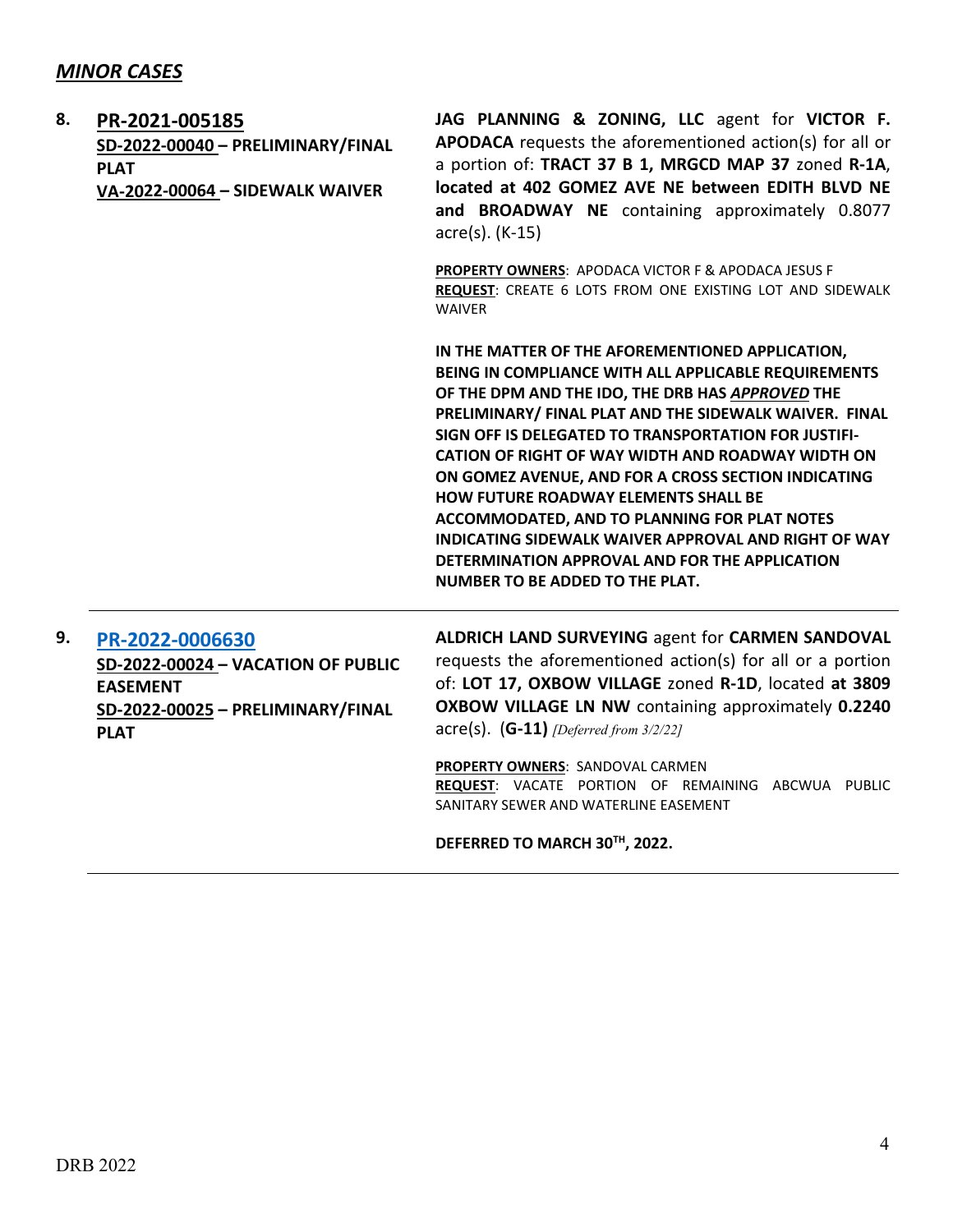| 10. | PR-2020-004215<br>SD-2022-00028 - PRELIMINARY/FINAL<br><b>PLAT</b>          | WAYJOHN SURVEYING INC. agent for ALBUQUERQUE-<br><b>FIVE</b><br><b>MONTGOMERY</b><br><b>TAKE</b><br><b>LLC</b><br>the<br>requests<br>aforementioned action(s) for all or a portion of: LOT C<br>BLOCK 7, BOYD'S ADDITION zoned MX-L, located at 6201<br><b>MONTGOMERY between SAN PEDRO DR NE and ROBERTA</b><br>PL NE containing approximately 0.5144 acre(s).<br>$(F-18)$<br>[Deferred from 3/2/22]<br>PROPERTY OWNERS: ETHRIDGE PROPERTIES LLC<br>REQUEST: CREATE 2 LOTS FROM 1 EXISTING LOT<br>IN THE MATTER OF THE AFOREMENTIONED APPLICATION,<br>BEING IN COMPLIANCE WITH ALL APPLICABLE REQUIREMENTS<br>OF THE DPM AND THE IDO, THE DRB HAS APPROVED THE<br>PRELIMINARY/ FINAL PLAT.                                                                                                       |
|-----|-----------------------------------------------------------------------------|---------------------------------------------------------------------------------------------------------------------------------------------------------------------------------------------------------------------------------------------------------------------------------------------------------------------------------------------------------------------------------------------------------------------------------------------------------------------------------------------------------------------------------------------------------------------------------------------------------------------------------------------------------------------------------------------------------------------------------------------------------------------------------------------------|
| 11. | PR-2021-006130<br>SD-2022-00029 - PRELIMINARY/FINAL<br><b>PLAT</b>          | WAYJOHN SURVEYING INC. agent for FOX PLAZA LLC<br>requests the aforementioned action(s) for all or a portion<br>of: 4-B & 4-D, TIJERAS PLACE IMPROVEMENT CO. zoned<br>MX-M, located at 201 SAN PEDRO SE between ZUNI RD SE<br>and CENTRAL AVE SE containing approximately 4.8618<br>$\text{acre}(s)$ . (K-18) <i>[Deferred from 3/2/22]</i><br>PROPERTY OWNERS: FOX PLAZA PARTNERS C/O JAMES A PETERSON<br><b>REQUEST: CREATE 1 LOT FROM 2 EXISTING LOTS</b><br>IN THE MATTER OF THE AFOREMENTIONED APPLICATION,<br>BEING IN COMPLIANCE WITH ALL APPLICABLE REQUIREMENTS<br>OF THE DPM AND THE IDO, THE DRB HAS APPROVED THE<br>PRELIMINARY/ FINAL PLAT. FINAL SIGN OFF IS DELEGATED TO<br><b>TRANSPORTATION FOR SAN PEDRO CROSS SECTION AS</b><br>DISCUSSED, AND TO PLANNING FOR FINAL SIGN-OFF. |
| 12. | PR-2021-005009 IDO 2019<br>SD-2021-00091 - PRELIMINARY/<br><b>FINALPLAT</b> | WAYJOHN SURVEYING INC. agent(s) for BLAKES LOTA<br><b>BURGER LLC</b> request(s) the aforementioned action(s) for all<br>or a portion of PARCELS 6 THRU 10, ATRISCO BUSINESS<br>PARK zoned MX-M, located at NE Corner of COORS BLVD<br>and FORTUNA ROAD, containing approximately 1.3523<br>acre(s). (J-10) [Deferred from 5/19/21, 7/14/21, 8/4/21, 8/18/21,<br>10/20/21, 12/1/21, 1/5/22. 2/2/22, 2/16/22, 3/2/22]<br>PROPERTY OWNERS: BLAKE'S LOTABURGER<br>REQUEST: COMBINE 5 LOTS INTO ONE LOT<br>DEFERRED TO MARCH 30TH, 2022.                                                                                                                                                                                                                                                               |

# *SKETCH PLATS*